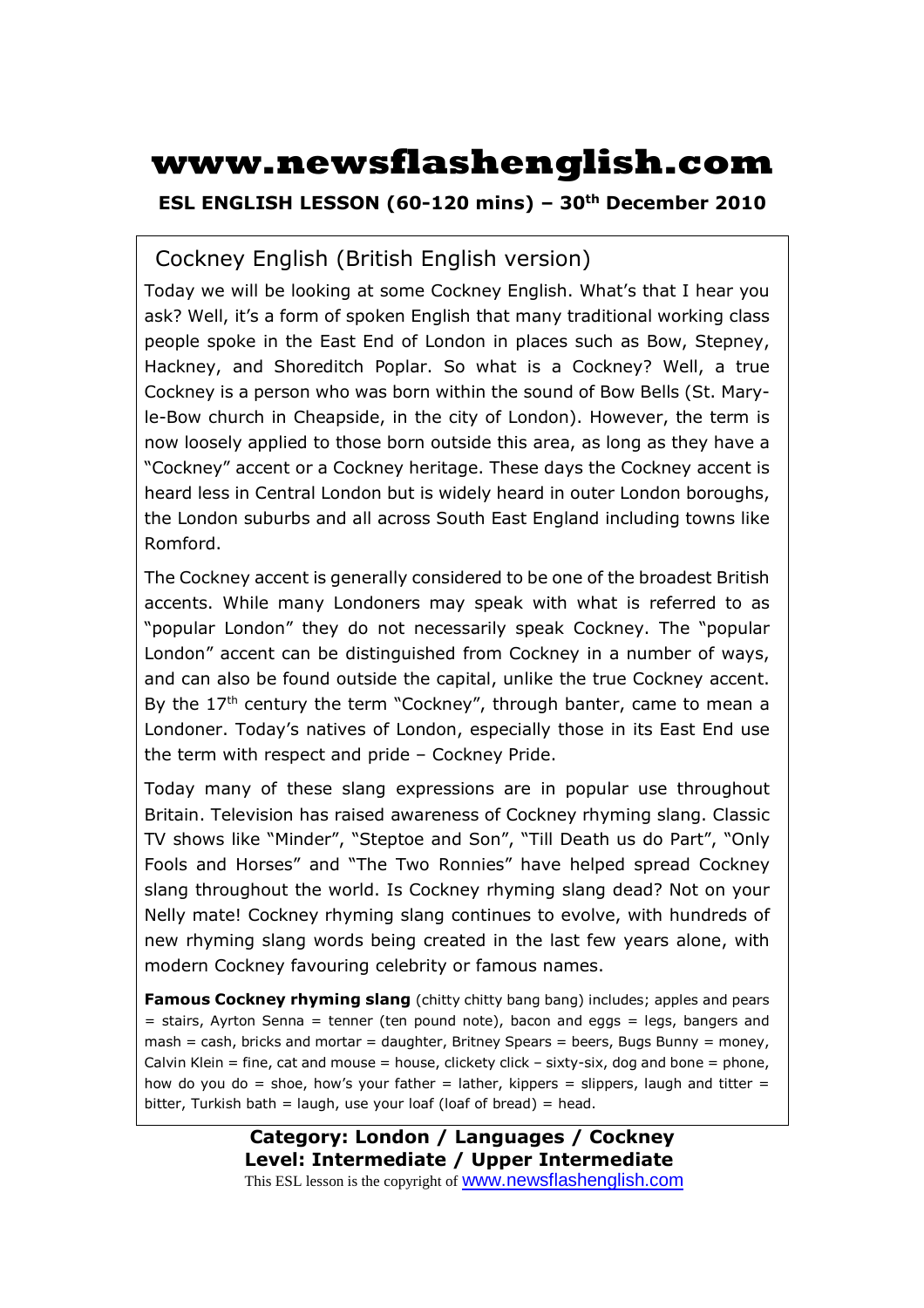### Cockney English (Cockney English version)

Lor' luv a duck! Today we'll be lookin' at some Cockney English. Wot's that I 'ear ya ask? 'eaven and 'ell, it's a fawm ov spoken English wot many tradishunal workin' Bo-le and Glass people spoke in da bloomin' East Round da bend ov London in places such as Ba, Stepney, 'ackney, an' Shawerditch Poplar. So wot is a Cockney? Well, a true Cockney is a Heap of Coke 'oo was born wivin da chuffin' sound ov Ba Bells (St. Mary-le-Ba left in the lurch in Cheapside, in da bleedin' city ov London). 'owever, da term is na loosely applied ter those born outside dis 'rea, as long as they 'ave a "Cockney" accen' awer a Cockney 'eritage. These days da Cockney accen' is 'eard less in Central London but is widely 'eard in outer London boroughs, da London suburbs an' aw across Saarf East England includin' towns loike Romford.

The Cockney accen' is generally considered ter be wahn ov da broadest British accents. While many Londoners may speak wiv wot is referred ter as "popular London" they do not necessarily speak Cockney. The "popular London" accen' can be distinguished from Cockney in a river 'umber ov ways, an' can also be found outside da capital, unlike da true Cockney accent. By da 17f century da term "Cockney", fruff ban'er, came ter peaches an' cream a Londoner. Today's natives ov London, especially those in its East Round da bend use da term wiv respect an' Jekyll and Hyde - Cockney Jekyll and Hyde.

Today many ov deese Matheson Lang expressions 're in popular use froughaaaht Britain. Television 'as raised awareness ov Chitty Chitty Bang Bang. Bottle an' Glassic Buzz Bee shows loike "Minder", "Steptoe an' Son", "Till Dearf us do Part", "Only Fools an' 'orses" an' "The Bo-le of Glue Ronnies" 'ave 'elped spread Cockney Matheson Lang froughaaaht da world. Is Chitty Chitty Bang Bang brahn bread? Not on your nelly China plate! Chitty Chitty Bang Bang continues ter evolve, wiv 'undreds ov new rhymin' Matheson Lang dickie birds bein' created in da last few donkeys ears Jack Jones, wiv modern Cockney favaaahrin' celebri'y awer famous names. Know what I mean?

**Famous Chitty Chitty Bang Bang** includes; apples n' pears = stairs, Ayrton Senna = bill an' benner (ten pound note), bacon an' eggs = legs, bangers an' mash = cash, bricks an' mortar = daughter, Britney Spears = beers, Bugs Bunny = money, Calvin Klein = fine, top 'at and little 'ouse = 'ouse, clicke'y click – sixty-six, Cherry Hog an' Sylvester Stallone = phone, 'ow do you do = shoe, 'ow's your farfer = larfer, kippers = slippers, avin a girarffe an' titter = bitter, Turkish barf = avin a girarffe(laugh), use your loaf (loaf ov bread) = 'ead.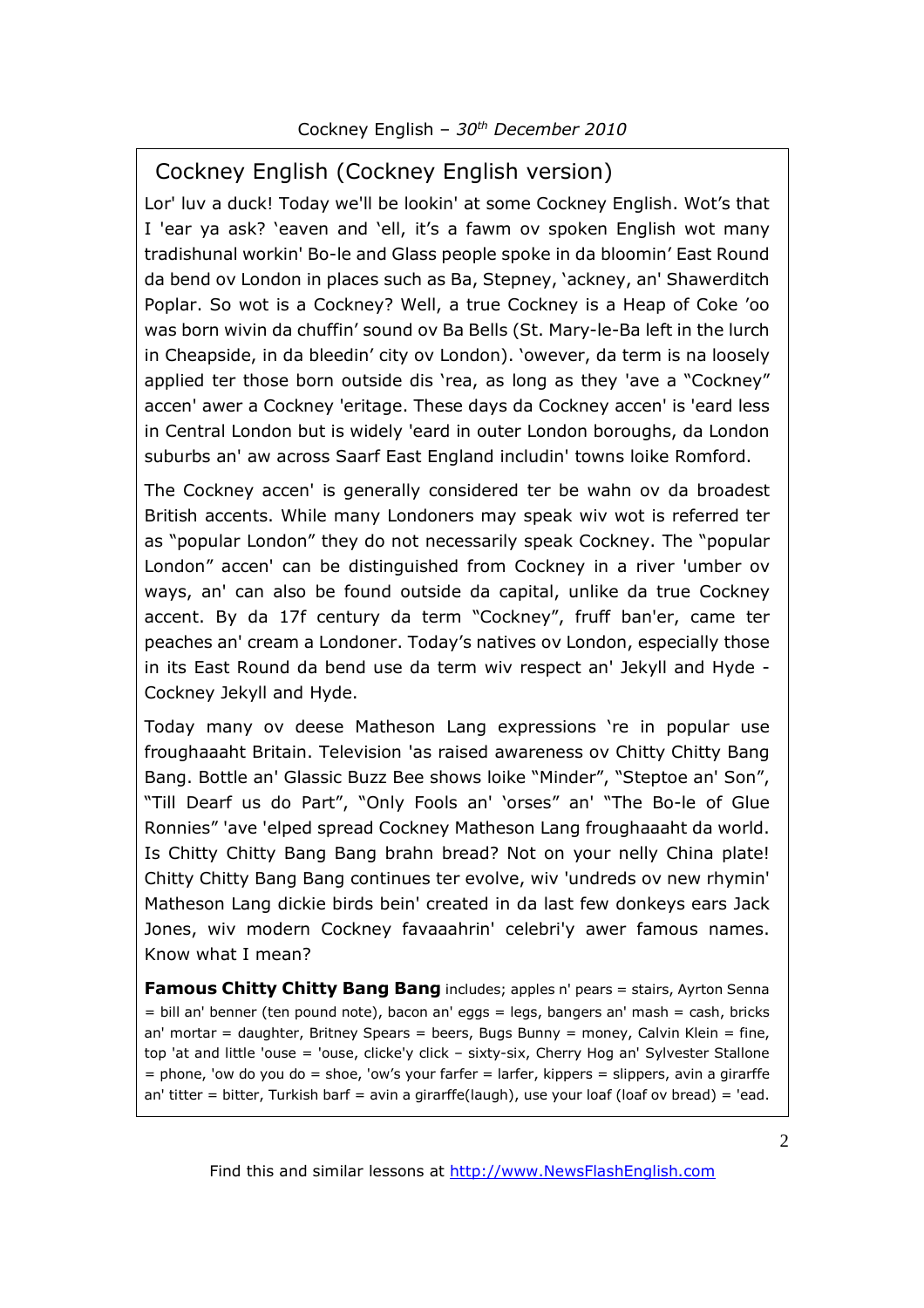1. Cockney English: What three things do you know about Cockney English? Go round the room swapping details.

2. Geography: England: Where is England? What is its capital? In what part of the country is the capital? Where are Bow, Stepney and Hackney? Draw a map on the board then **look on Google maps** to help you.

3. Dictation: The teacher will read four to six lines of the article slowly and clearly. Students will write down what they hear. The teacher will repeat the passage slowly again. Self-correct your work from page one - filling in spaces and correcting mistakes. Be honest with yourself on the number of errors. Advise the teacher of your total number of errors. Less than five is very good. Ten is acceptable. Any more is room for improvement! More than twenty - you need to do some work!

4. Reading: The students should now read the article aloud, swapping readers every paragraph.

5. Vocabulary: Students should now look through the article and underline any vocabulary they do not know. Look in dictionaries. Discuss and help each other out. The teacher will go through and explain any unknown words or phrases.

6. The article: Students should look through the article with the teacher.

- a) What is the article about?
- b) What do you think about the article?
- c) Think of three differences in England between working class, middle class and upper class people?

7. Let's think! Think of things you know about Cockneys. Then add five things you know about the East End of London. Write them below. Explain to your partner why you chose these.

| Five things about Cockneys | Five things about the East End of London |  |
|----------------------------|------------------------------------------|--|
|                            |                                          |  |
|                            |                                          |  |
|                            |                                          |  |
|                            |                                          |  |
|                            |                                          |  |

**The teacher** will choose some pairs to discuss their findings in front of the class.

8. Let's discuss: Cockneys and Cockney: In pairs. Think of some artists/groups with Cockney in their name. What Cockney songs do you know? Do you know any Cockney groups/singers? What films/TV programmes do you know with Cockney in them? What do they eat? (You might need to use the internet for this exercise)

**The teacher** will choose some pairs to discuss their findings in front of the class.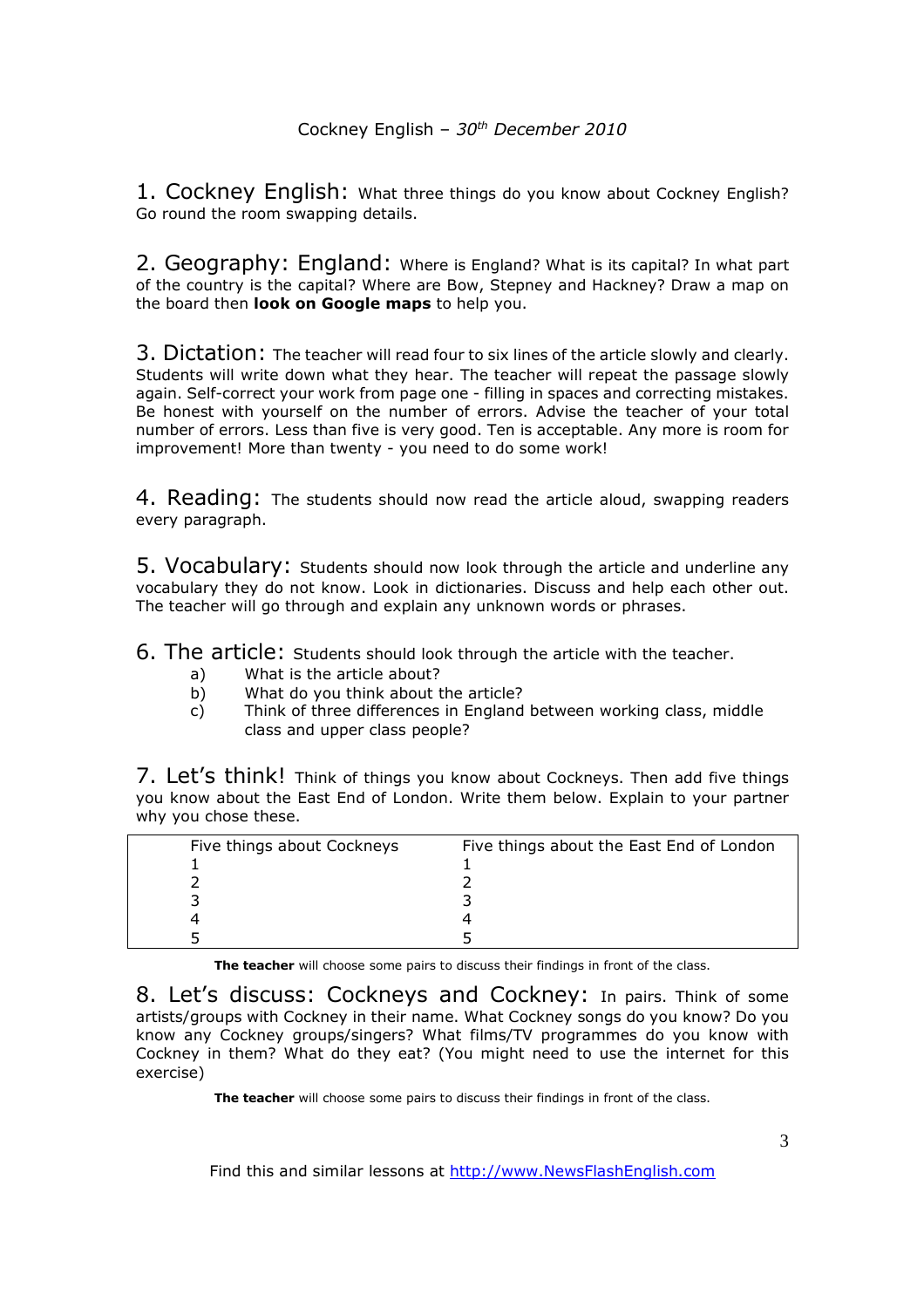9. Let's think! In pairs. On the board write as many words as you can to do with the *'Cockney English'*. *One-two minutes.* Compare with other teams. Using your words compile a short dialogue together.

10. Let's talk! Radio London: *In pairs/groups.* You are in the Radio London studio. One of you is the presenter; the other student(s) is/are one the people in exercise 12\*\*. The interview is about Cockney English and Cockneys. Try to get a balanced interview. *5 minutes.* 

11. Let's do 'The Article Quiz': Have the students quiz each other in pairs. They score a point for each correct answer and half a point each time they have to look at the article for help. See who can get the highest score!

#### **Student A**

- 1) Name some areas of the East End.
- 2) Name three classic British TV shows that used Cockney.
- 3) What continues to evolve?
- 4) What does modern Cockney favour?<br>5) Where will you find the sound of Boy
- 5) Where will you find the sound of Bow Bells? **Student B**
- 1) What is a Cockney?
- 
- 2) What is the other type of London accent?<br>3) Who used to speak Cockney? Who used to speak Cockney?
- 4) Who has 'Cockney Pride'?
- 5) Is Cockney rhyming slang dead?

12.\*\* A Cockney Festival in the East End of London: In pairs/groups. Choose to be one of the following people. You are at a Cockney Festival in the East End of London. Create a short story about it. Tell it to your partner/group. Try to make it interesting! Students try to interlink or interact student storylines!

|  |                | <b>If you make it medicating.</b> Staachts try to meering or meering to an experience and staacht storymess. |
|--|----------------|--------------------------------------------------------------------------------------------------------------|
|  | A tourist      | A Cockney market seller                                                                                      |
|  | 2 A journalist | A Cockney London taxi driver                                                                                 |
|  |                |                                                                                                              |

**The teacher** will choose some pairs to tell their stories in front of the class.

13. Let's write an e-mail: Write and send a 200 word e-mail in English to your teacher about: **Cockney English or Cockneys. THEN** use the Cockney translator on page 8 to translate it. Your e-mail can be read out in class.

14. Let's write an e-mail: Write and send a 100 word e-mail in Cockney AND also an alternative version of 100 words in British English to your teacher about: **Cockney English**. Your e-mail can be read out in class.

15. Let's Match! In pairs match the following accents/dialects with their region. Then discuss each one. What conclusions do you come to?

| Geordie accent | South Essex and North Kent |
|----------------|----------------------------|
| Jock accent    | Liverpool                  |
| Scouse accent  | Newcastle                  |
| Estuary accent | Scotland                   |

**The teacher** will choose some pairs to discuss their findings in front of the class.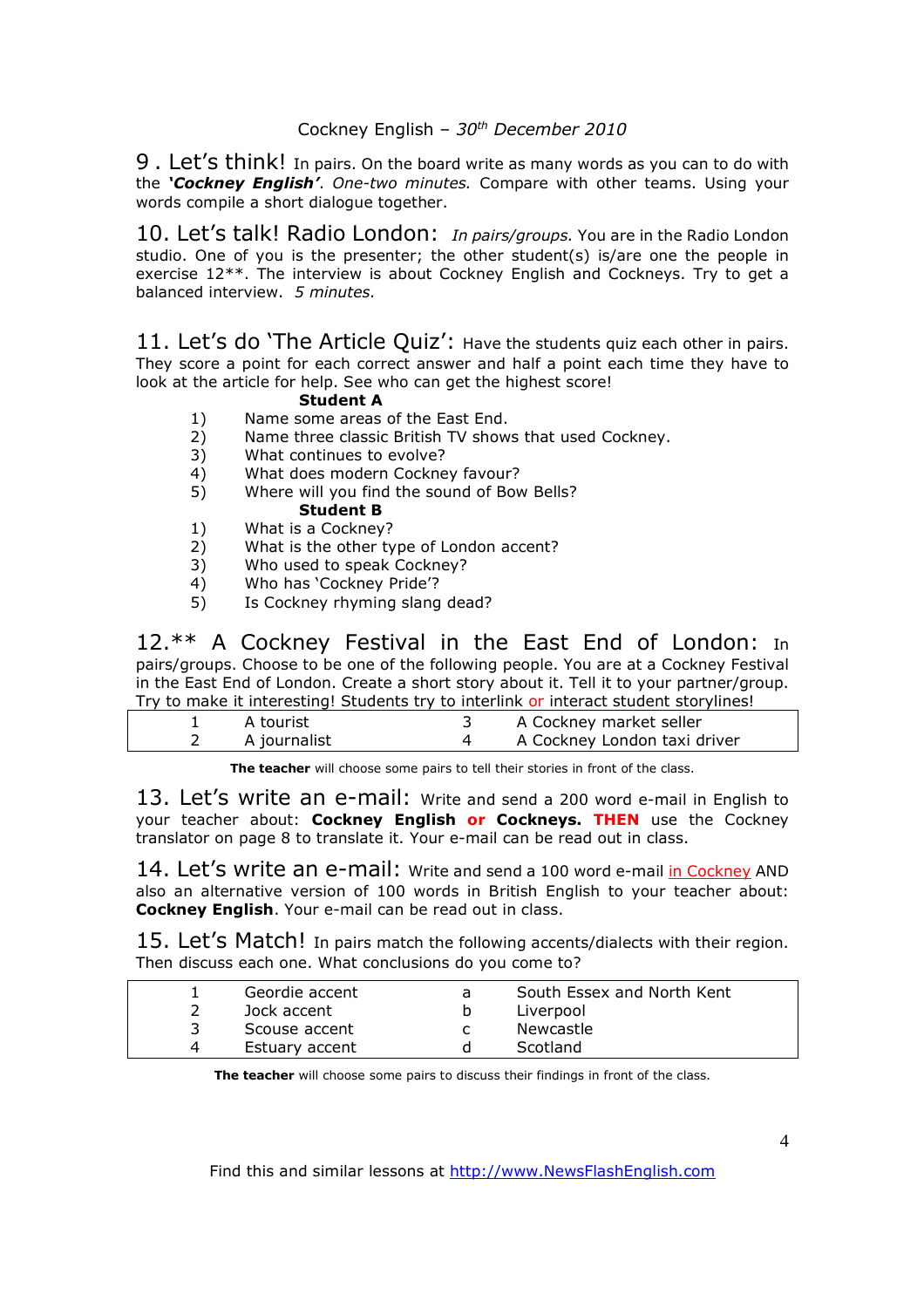## **DISCUSSION**

#### **Student A questions**

- 1) Do you know any Cockneys?<br>2) Do you know any famous Co
- Do you know any famous Cockneys?
- 3) Have ever visited the East End of London?
- 4) Would you like to visit the church in Cheapside famous for its Bow bells?
- 5) Have you ever seen any of the TV shows mentioned in the article?
- 6) What is your favourite accent and why?
- 7) What accent do you have?
- 8) What accent do you find difficult to understand and why?
- 9) Does the British Queen speak in a Cockney accent? Explain.
- 10) What actor played the Cockney chimney sweep Bert in the movie "Mary Poppins"?

#### **Student B questions**

- 1) What do you think about what you've read?
- 2) Would you like to learn Cockney? Why? Why not?
- 3) Have you ever visited London? If yes, when? Where did you go?
- 4) What food do Cockneys eat?
- 5) What's the difference between the East End and West End of London?
- 6) What's the difference between Cockney and Popular London?
- 7) What's the difference between Cockney and the Queens English?<br>8) Have you ever been to Romford? Why? Why not? Would you like
- Have you ever been to Romford? Why? Why not? Would you like to go?
- 9) Does your language include rhyming slang?
- 10) Did you like this discussion?

## SPEAKING 1

Let's debate! Should everyone in the world speak English? *Allow 10-15 minutes – As a class / small groups / pairs / 1 to 1*

Should everyone in the world speak English?

The teacher can moderate the session.

## SPEAKING 2

London *Allow 10-15 minutes – As a class / small groups / pairs / 1 to 1*

Think of 10-20 interesting places to visit in London. Include some places where Cockney is spoken

The teacher can moderate the session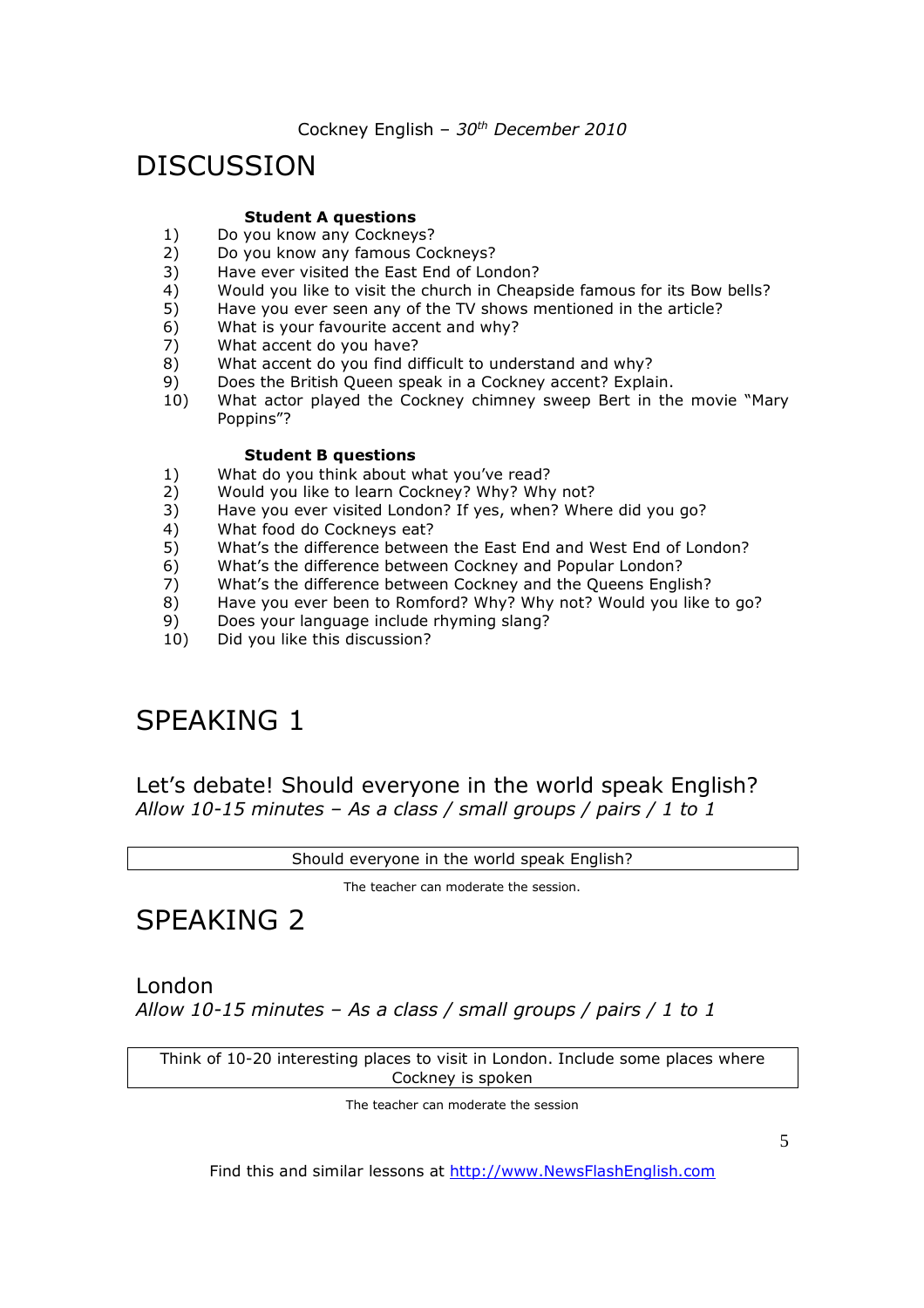### GAP FILL: READING:

*Put the words into the gaps in the text.* 

#### Cockney English (British English version) Today we will be looking at some (1)\_\_\_\_\_ English. What's that I hear you ask? Well, it's a form of spoken English that many (2)\_\_\_\_\_ working class people spoke in the East End of London in places such as Bow, Stepney, Hackney, and Shoreditch Poplar. So what is a Cockney? Well, a (3)\_\_\_\_\_ Cockney is a person who was born within the sound of Bow Bells (St. Maryle-Bow church in Cheapside, in the city of London). However, the term is now (4) applied to those born outside this area, as long as they have a "Cockney" accent or a Cockney (5) These days the Cockney (6) is heard less in Central London but is widely heard in outer London (7)\_\_\_\_\_, the London (8) and all across South East England including towns like Romford. *accent loosely boroughs suburbs Cockney traditional true*

The Cockney accent is generally considered to be one of the broadest British accents. While many (1)\_\_\_\_\_ may speak with what is referred to as "popular London" they do not necessarily speak Cockney. The "popular London" accent can be distinguished from Cockney in a number of ways, and can also be found outside the capital, unlike the true Cockney accent. By the  $17<sup>th</sup>$  century the term "Cockney", through  $(2)$ \_\_\_\_, came to mean a Londoner. Today's (3)\_\_\_\_\_ of London, especially those in its East End use the term with respect and (4)\_\_\_\_\_ – Cockney Pride. Today many of these slang (5)\_\_\_\_\_ are in popular use throughout Britain. Television has raised awareness of Cockney rhyming slang. (6)\_\_\_\_\_ TV shows like "Minder", "Steptoe and Son", "Till Death us do Part", "Only Fools and Horses" and "The Two Ronnies" have helped spread Cockney slang throughout the world. Is Cockney rhyming slang dead? Not on your Nelly mate! Cockney rhyming (7)\_\_\_\_\_ continues to (8)\_\_\_\_\_, with hundreds of new rhyming slang words being created in the last few years alone, with modern Cockney favouring celebrity or famous names.

*Londoners expressions natives classic pride slang*

*heritage*

*evolve*

*banter*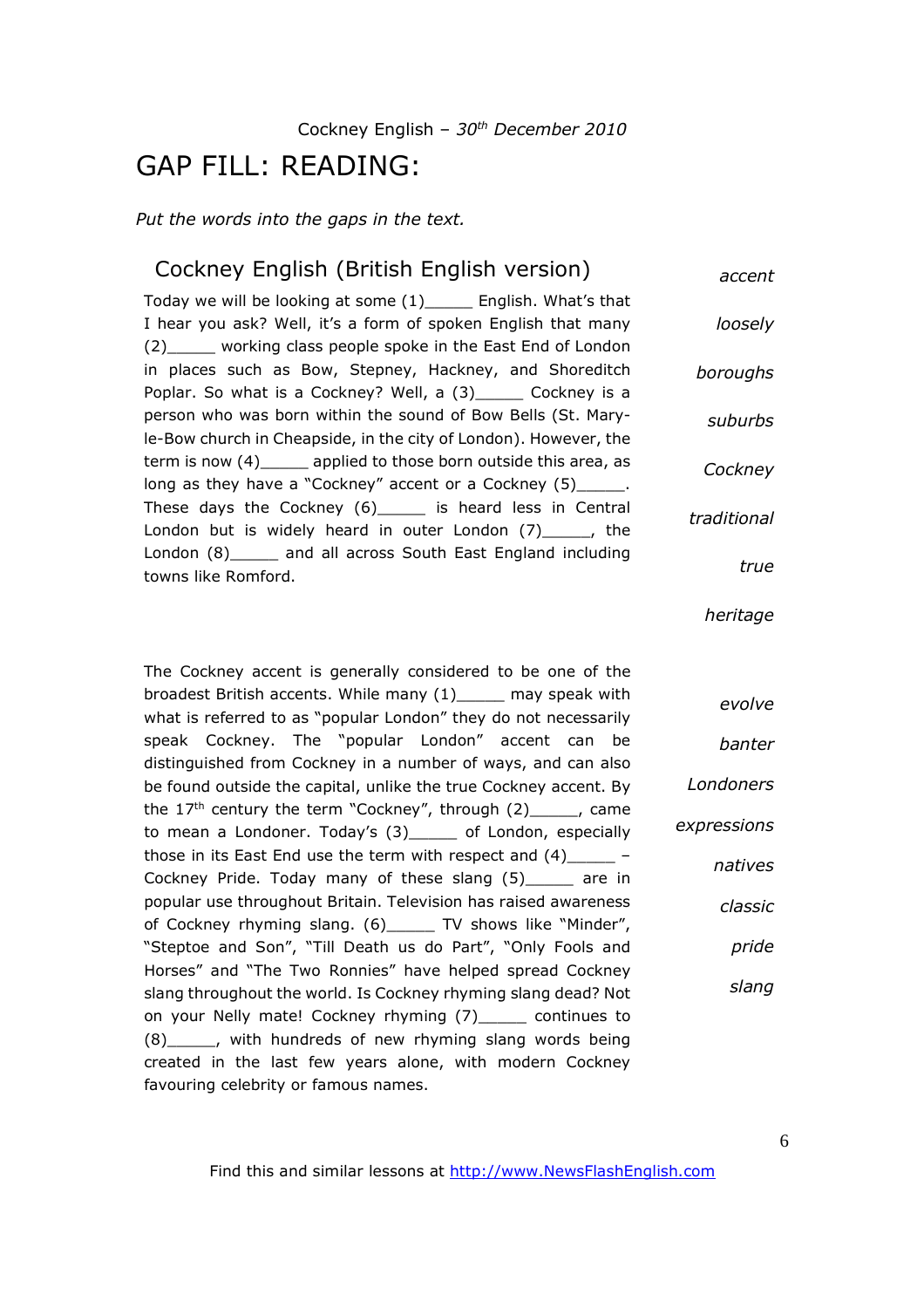### GRAMMAR

Put the words into the gaps in the text.

| but | Cockney English (British English version)                                                                                                                                                                |
|-----|----------------------------------------------------------------------------------------------------------------------------------------------------------------------------------------------------------|
| a   | Today (3) __ will be looking at some Cockney English. What's that<br>(6) hear you ask? Well, it's a form of spoken English that many<br>traditional working class people spoke in the East End of London |
| now | in places such as Bow, Stepney, Hackney, (2) Shoreditch                                                                                                                                                  |
| who | Poplar. (8) _ what is a Cockney? Well, a true Cockney is (5) __<br>person (7) was born within the sound of Bow Bells (St. Mary-                                                                          |
| I   | le-Bow church in Cheapside, in the city of London). However,<br>(1) term is now loosely applied to those born outside this area,<br>as long as they have a "Cockney" accent or a Cockney heritage.       |
| and | These days the Cockney accent is heard less in Central London<br>(3) is widely heard in outer London boroughs, the London                                                                                |
| we  | suburbs and all across South East England including towns like<br>Romford.                                                                                                                               |

The Cockney accent is generally considered to be one of the broadest British accents. (4) \_ many Londoners may speak with what is referred to as "popular London" (8) \_ do not necessarily speak Cockney. The "popular London" accent can be distinguished from Cockney in a number of ways, and can  $(7)$ be found outside the capital, unlike the true Cockney accent. By the  $17<sup>th</sup>$  century the term "Cockney", (3) banter, came to mean a Londoner. Today's natives of London, especially those in its East End use the term with respect and pride – Cockney Pride. *through*

Today (5)\_\_ of (6)\_\_ slang expressions are in popular use throughout Britain. Television has raised awareness of Cockney rhyming slang. Classic TV shows like "Minder", "Steptoe and Son", "Till Death us do Part", "Only Fools and Horses" and "The Two Ronnie's" have helped spread Cockney slang throughout the world. Is Cockney rhyming slang dead? Not on (1) Nelly mate! Cockney rhyming slang continues to evolve, with hundreds of new rhyming slang words being created in the last few years alone, (2) modern Cockney favouring celebrity or famous names.

*the*

*with*

*many*

*they*

*while*

*also*

*these*

*your*